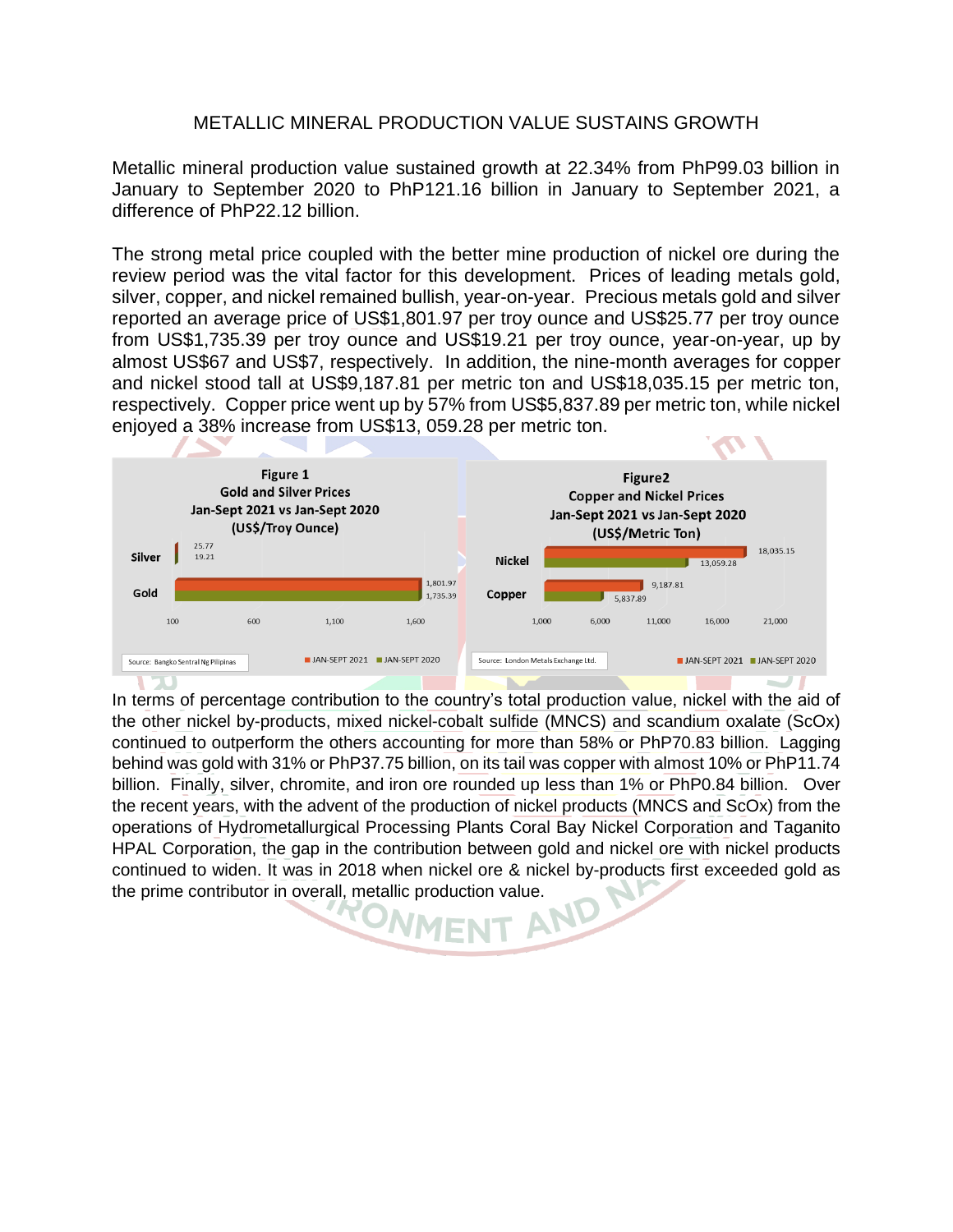

In terms of distribution of Regional production value, Caraga Region had the lion's share with 46.62%, followed by MIMAROPA with 13.79%, and in third was Bicol Region with 12.89%. In terms of the number of operating metallic mines in the Regions. Caraga headed the pack, with two gold mines, one chromite mine, 18 nickel mines, one hydrometallurgical processing plant, and one gold processing plant.

| January-September 2021<br><b>REGION</b> | <b>PRODUCTION VALUE</b> | <b>% CONTRIBUTION</b> |
|-----------------------------------------|-------------------------|-----------------------|
|                                         | (In Billion PhP)        |                       |
| <b>REGION XIII - Caraga</b>             | 56.16                   | 46.62                 |
| <b>REGION IVA - MIMAROPA</b>            | 16.71                   | 13.79                 |
| <b>REGION V - Bicol Region</b>          | 15.62                   | 12.89                 |
| <b>Cordillera Administrative Region</b> | 9.91                    | 8.18                  |
| <b>REGION VII - Central Visayas</b>     | 9.34                    | 7.71                  |
| REGION II - Cagayan Valley              | 4.82                    | 3.98                  |
| <b>REGION XI - Southern Mindanao</b>    | 4.68                    | 3.86                  |
| <b>REGION III - Central Luzon</b>       | 2.73                    | 2.26                  |
| <b>REGION VIII - Eastern Visayas</b>    | 0.74                    | 0.61                  |
| <b>REGION XII - Central Mindanao</b>    | 0.12                    | 0.10                  |

Nickel direct shipping ore together with its by-products MNCS and scandium oxalate remained true to form, as it displayed dominance over other metals. Production value went up from PhP50.72 billion to PhP70.83 billion, an almost 40% or PhP20.11 billion increase. Production volume and value of nickel direct shipping ore recorded 29% and 67%, respectively from 253,204 metric tons with an estimated value of PhP27.66 billion to 325,848 metric tons with an estimated value of PhP46.05 billion year-on-year. Breaking it down further, in terms of mine regional production Caraga Region the nickel capital hub of the Philippines accounted for 76% with 248,001 metric tons, followed by MIMAROPA with 17% or 54,936 metric tons while Regions III and VIII accounted for 6% or 18,939 metric tons and 1% or 3,971 metric tons, respectively. Emir Mineral Resources Corporation located at Guiuan, Eastern Samar is the latest addition to the roster of producing nickel mines in the country. Moreover, the production volume and value of ScOx, a by-product in the operation of Taganito THPAL recorded a production volume and value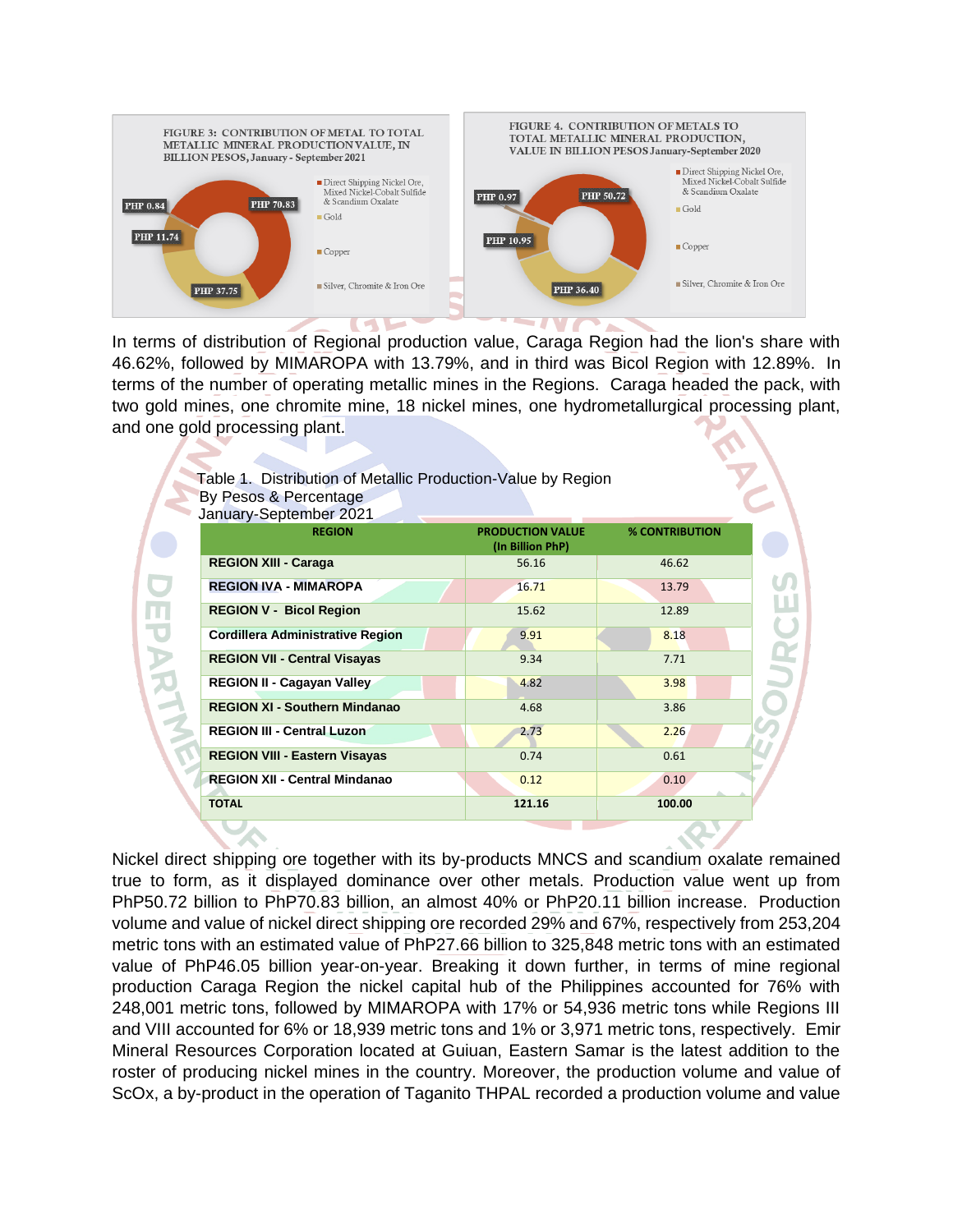of 12,504 dry-kilograms with an estimated value of PhP0.32 billion, a 23% and 18% growth from its previous 10,199 dry-kilograms with an estimated value of PhP0.27 billion, year-on-year. On the other hand, MNCS performance was diverse as production volume declined by 13% from 39,708 metric tons to 34,678 metric tons, year-on-year. Production value, however, rose by 7% from PhP22.80 billion to PhP24.46 billion.

Performance of the yellow metal remained consistent with production volume and value demonstrating positive movement from 12,973 kilograms with an estimated value of PhP36.40 billion to 13,356 kilograms with an estimated value of PhP37.75 billion, up by 384 kilograms and PhP1.35 billion, respectively. In terms of mine output, Bicol Region held the rein with 40.89% or 5,462 kilograms of the country's gold production. Philippine Gold Processing and Refining Corporation and Joshon Mining Corporation are the current gold mines in the region. Cordillera Administrative Region was in far second accounting for 15.10% or 2,017 kilograms. Said region has three gold mines, Lepanto Consolidated Mining Corporation, Benguet Corporation –Acupan Contract Mining Project, Itogon-Suyoc Mines, Inc., and 10 approved Minahang Bayan. Out of the 10 MB only Loacan Itogon Pocket Miners Association reported production. CAR was closely followed by Caraga with 14.91% or 1,991 kilograms. Said Region has two gold mines, Philsaga Mining Corporation (PMC) and Greenstone Resources Corporation (GRC). Only PMC recorded production, GRC is still under Care & Maintenance status. Other regions with gold mines include II, XI, VII, and XII.

Overall silver production volume, dip by 5% from 17,853 kilograms to 16,875 kilograms year-on-year. While production value grew by 24% from PhP0.54 billion to PhP0.68 billion. The substantial PhP0.13 billion rise in value despite the 978 kilograms shortfall in volume was due to the upbeat silver price from US\$19.21 per troy ounce to US\$25.77 per troy ounce year-on-year, up by US\$6.55.

For copper production, we saw copper volume slip by 18% from 46,520 metric tons to 38,025 metric tons, down by 8,945 metric tons both Philex Mining Corporation and Carmen Copper Corporation incurred deficit. The production value on the other hand enjoyed a 7% increase from PhP10.95 billion to PhP11.74 billion, year-on-year, up by PhP0.79 billion. The bullish metal price during the period made this possible. Another optimistic development is the renewal of the Financial or Technical Assistance Agreement of OceanaGold (Phils) Inc. last July 2021, its re-entry to the production stream will naturally boost not only copper but also gold and silver output. Noteworthy, in August 2021 OGPI reported a total sales for gold and silver amounting to PhP105.86 million bound to Australia. The ore sold came from their inventory.

On the iron ore production, only Leyte Ironsand Project of MacArthur Iron Projects Corp/Strongbuilt Mining & Development Corp. reported production with 28,474 dry metric tons with an estimated value of PhP77.99 million. Same period last year Atro Mining Vitali Iron Inc. was the sole producer.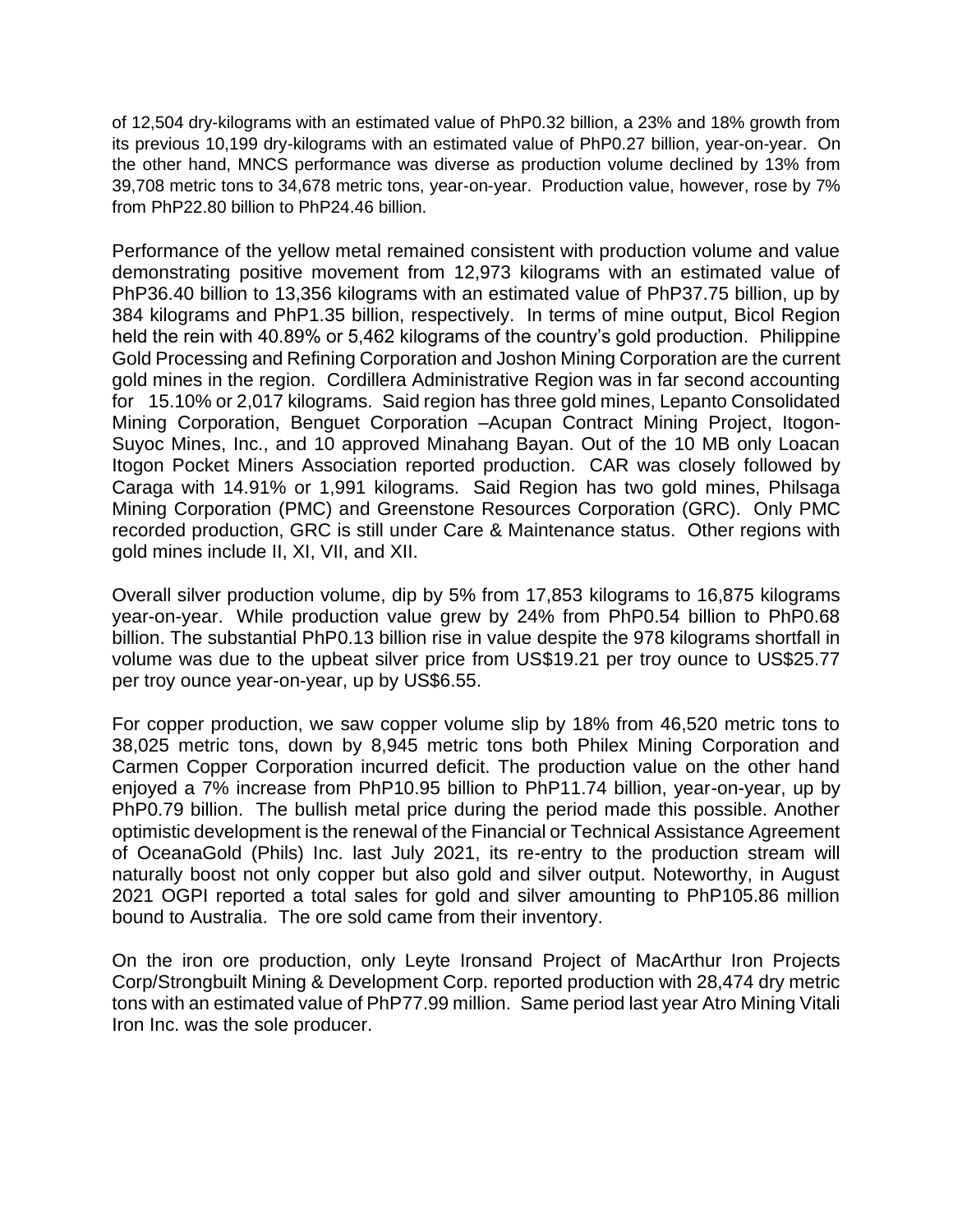On chromite production, volume and value went down by 59% and 63% from 26,265 dry metric tons with an estimated value of PhP234.34 million to 10,816 dry metric tons with an estimated value of PhP86.64 million year-on-year. Only Techiron Resources Inc. reported production.

| <b>Mineral</b><br><b>Commodity</b> | <b>Project Name//Location</b>                                                              | <b>Production Volume</b> | <b>Production Value</b><br>(Estimated) |  |  |  |  |  |
|------------------------------------|--------------------------------------------------------------------------------------------|--------------------------|----------------------------------------|--|--|--|--|--|
| Gold                               | Masbate Gold Project<br>Phil. Gold Processing & Refining Corporation                       | 5,462 Kgs                | Php15.48 Billion                       |  |  |  |  |  |
| Silver                             | <b>Apex Maco Gold Project</b><br>APEX Mining Company Inc.                                  | 7,955 Kgs                | Php0.32 Billion                        |  |  |  |  |  |
| Copper                             | Toledo Copper Operation<br><b>Carmen Copper Corporation</b>                                | 29,070 MT                | Php7.64Billion                         |  |  |  |  |  |
| Nickel Ore                         | <b>Claver Nickel Project</b><br>Taganito Mining Corp*                                      | 63.997 MT                | Php7.87 Billion                        |  |  |  |  |  |
| Chromite                           | <b>Homonhon Chromite Project</b><br><b>Techiron Resources Inc.</b>                         | 10,816 DMT               | PhP0.09 Billion                        |  |  |  |  |  |
| Iron Ore                           | MacArthur Iron Projects Corp./Strongbuilt Mining & Dev't<br>Corp<br>Leyte Ironsand Project | 18.474 DMT               | PhP0.08 Billion                        |  |  |  |  |  |
|                                    | *Include nickel ores delivered to Taganito HPAL Nickel Corporation                         |                          |                                        |  |  |  |  |  |

For each commodity, the frontrunners in terms of mine production were:

On the local front, the passage of critical and long overdue policies has created an optimistic buzz in the minerals sector. Such policies include:

- DAO 2021-12 (Guidelines for the Automatic Renewal of the Exploration Period and the Timely Filing of Declaration of Mining Project Feasibility Under the Exploration Permit, MPSA, FTAA, and Similar Mining Tenements);
- EO 130 (Amending Section 4 of Executive No. 79, S. 2012, Institutionalizing and Implementing Reforms in the Philippine Mining Sector, Providing Policies and Guidelines to Ensure Environmental Protection and Responsible Mining in the Utilization of Mineral Resources);
- DAO 2021-25 (Implementing Rules and Regulations of Executive Order No. 130, Amending Section 4 of EO No. 79, S. 2012). Major features of the DAO include: (1) Lifting of the moratorium in the acceptance of applications for Mineral Agreement pursuant to DAO No. 2010-21; (2) Approved DMPF under the EP may now mature into Mineral Agreement subject to compliance with certain requirements; and (3) Paved way for the review of the pro-forma MPSA and renegotiation of existing ones.; and
- o DAO 2021-29 (Extended Application Period for the Disposition of Residual Stockpiles) the application period for the disposition of residual stockpiles sourced from small-scale mining operation previously covered by valid mining permits is extended until 31 December 2022.

It is important to highlight that out of the total land area of the Philippines of 30 million hectares, the total area covered by mining tenements as of 31 October 2021 is only 745,685.48 hectares or 2.48%. This only pertains to the permits issued by the national government and does not include the permits issued by the local government. Moreover,